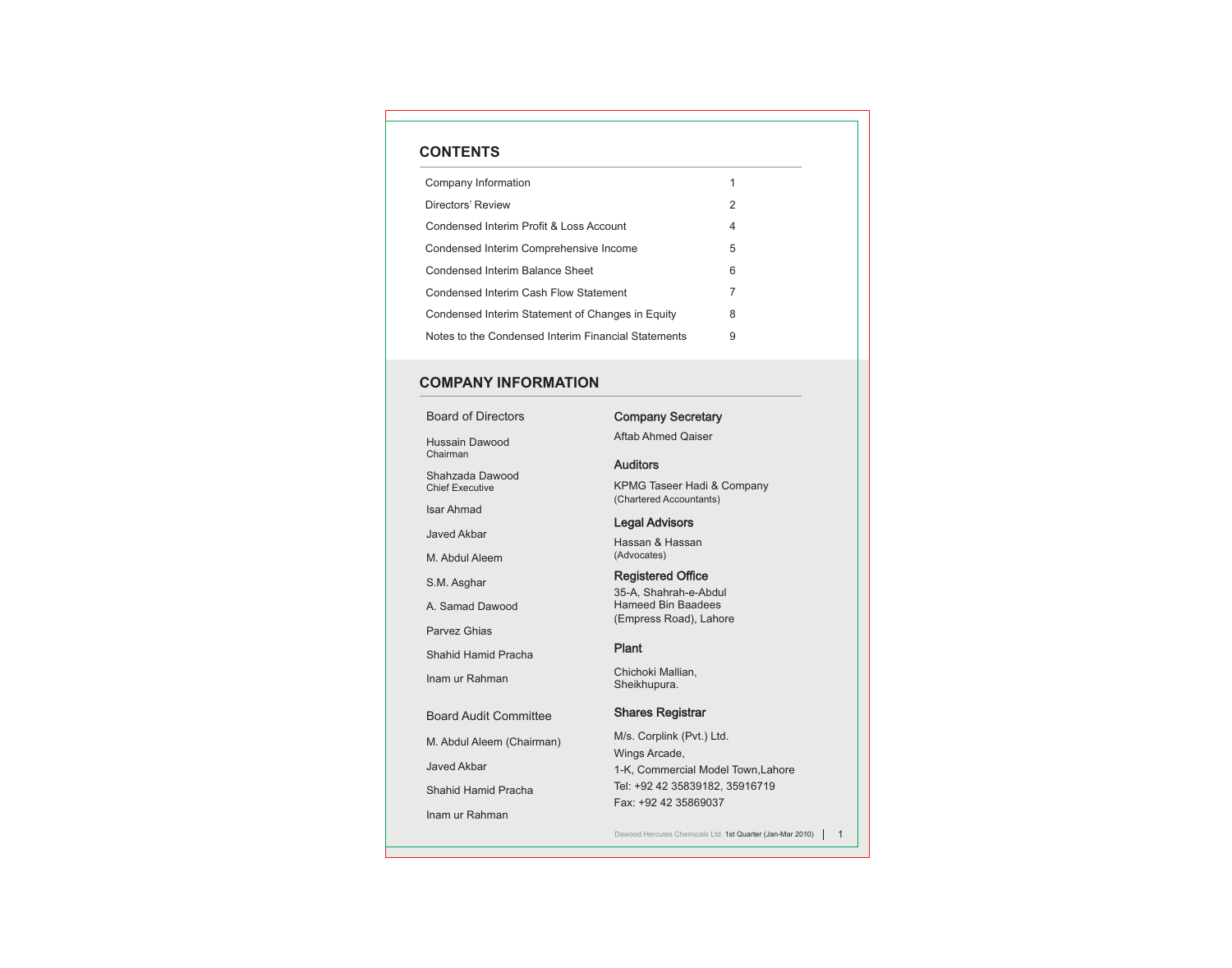### **DIRECTORS' REVIEW**

The Board of Directors is pleased to present the un-audited financial statements of the Company for the 1st Quarter ended 31st March 2010.

#### **1) Market Review:**

Country wide off-take of urea for the 1st quarter of the year 2010 was 1,414 thousand tons as against 1,543 thousand tons depicting a reduction of 8% over the last period. However, the domestic production of 1,167 thousand tons of urea is 2% higher than the corresponding period last year. To bridge the gap between demand and supply during the period under review, the Government imported 184 thousand tons of urea as against 373 thousand tons for the comparable period last year. The inventory of urea in the country as of 31st March 2010 was 69 thousand tons as against 38 thousand tons last year.

#### **2) Business Review:**

During the period under review, the Company sold 89,560 mt of urea as against 93,010 mt for the same period last year. However, the sales revenue of the Company is approximately 8% higher than that of the last year because of higher selling price of urea as against comparable period last year.

The Company's market share of urea stood at around 6% for the period under review, which is same, as the comparable period last year.

#### **3) Plant Performance:**

The Plant remained shut for a total period of 33 days during the 1st quarter of the year 2010 on account of gas curtailment and Annual Turnaround as against 32 days for the comparable period last year. The Company produced 92,121 mt of urea as against 90,397 mt for the same period last year through more efficient plant operations, depicting a capacity utilization of 83% as against 81% last period. Due to gas curtailment in the current period, the Company sustained a production loss of 27,589 mt as against 20,522 mt for the same period last year.

#### **4) Gas Turbine and Heat Recovery Steam Generator (HRSG):**

Gas Turbine along with HRSG has been commissioned successfully in January 2010 and tested at 10.6 MW capacity. Adaily fuel saving of 1.8 MMSCF is expected after the HRSG has been operated at 46 mt per hour steam production capacity.

#### **5) Financial Performance:**

The Company recorded a profit of Rs. 356 million including the share of profit from associate for the 1st quarter of the year 2010, as against the net loss of Rs. 505 million for the same period last year on account of absorption of impairment loss on SNGPL shares and reduction of share of income from associate.

#### **6) Earnings Per Share:**

Earnings per share for the 1st quarter of the year 2010 including the share of income from associate stood at Rs. 2.96 as compared to Loss per share of Rs. 4.20 for the same period last year. The main reason for the loss in the 1st quarter of the year 2009 was attributed to the absorption of impairment loss and reduction in the share of income from associate.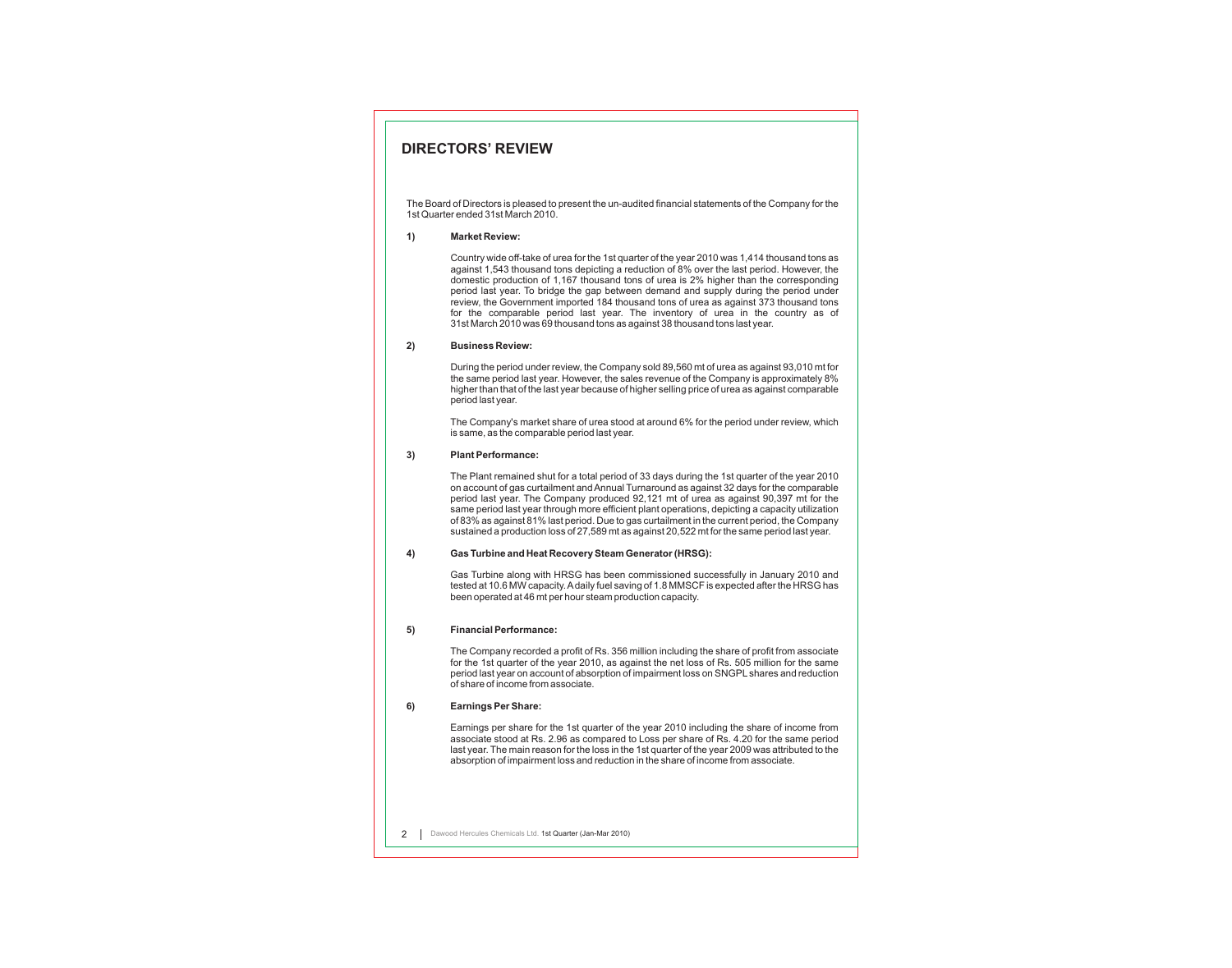#### **7) Future Prospects:**

As a result of government's recent decision to curtail the supply of gas by 20% to all fertilizer plants on SNGPL's network and its diversion to the power sector, the gas supply to your Company stands reduced. This sizeable reduction in the gas supply will have a significant adverse effect on production and consequently on the financial health of the Company.

On a national level, gas curtailment of fertilizer industry is likely to lead to a shortage of urea, an important agricultural input. It is hoped that the government will be able to make the necessary arrangements in time to ensure adequate supply for the ensuing crop season.

On behalf of the Board

Karachi April 27, 2010 Shahzada Dawood Chief Executive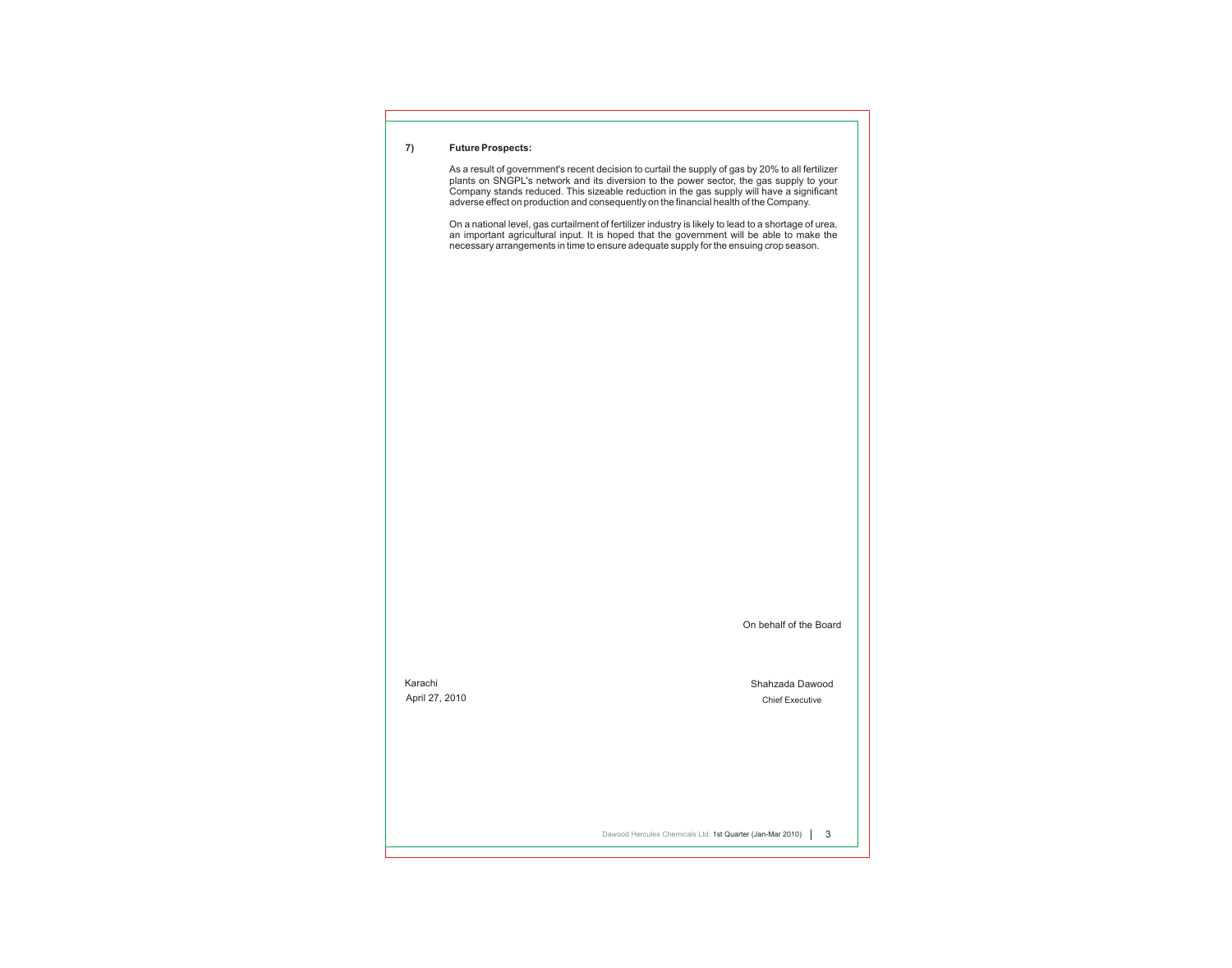#### **Condensed Interim Profit and Loss Account (Un-audited) For the First Quarter Ended 31 March 2010**

| <b>Continuing Operations</b>                                           | 31 Mar 10                | 31 Mar 09<br>(Rupees in thousand)   |
|------------------------------------------------------------------------|--------------------------|-------------------------------------|
| Sales - net<br>Cost of sales                                           | 1,390,355<br>(1,069,833) | 1,281,333<br>(918, 437)             |
| <b>Gross profit</b>                                                    | 320,522                  | 362,896                             |
| Other operating income<br>Distribution expenses                        | 71.323<br>(43, 436)      | 14.714<br>(34, 278)                 |
| Administrative expenses<br>Impairment loss<br>Other operating expenses | (89, 198)<br>(210)       | (68, 409)<br>(811, 675)<br>(2, 552) |
| <b>Results from operating activities</b>                               | 259,001                  | (539, 304)                          |
| Finance costs                                                          | (237, 463)               | (232, 780)                          |
| Profit / (loss) before share of associate and tax                      | 21,538                   | (772, 084)                          |
| Share of profit from associate (net of income tax)                     | 407,883                  | 321,025                             |
| Profit / (loss) before Tax                                             | 429.421                  | (451, 059)                          |
| Income Tax Expenses                                                    | (73, 824)                | (54, 300)                           |
| Profit / (loss) for the period from continuing operation               | 355,597                  | (505, 359)                          |
| Profit / (loss) attributable to owners of the Company                  | 355,597                  | (505, 359)                          |
| Earnings per share- basic and diluted                                  | 2.96                     | (4.20)                              |

The annexed notes 1 to 15 form an integral part of these financial statements.

Karachi April 27, 2010

4 | Dawood Hercules Chemicals Ltd. 1st Quarter (Jan-Mar 2010)

Shahzada Dawood Chief Executive

Isar Ahmad Director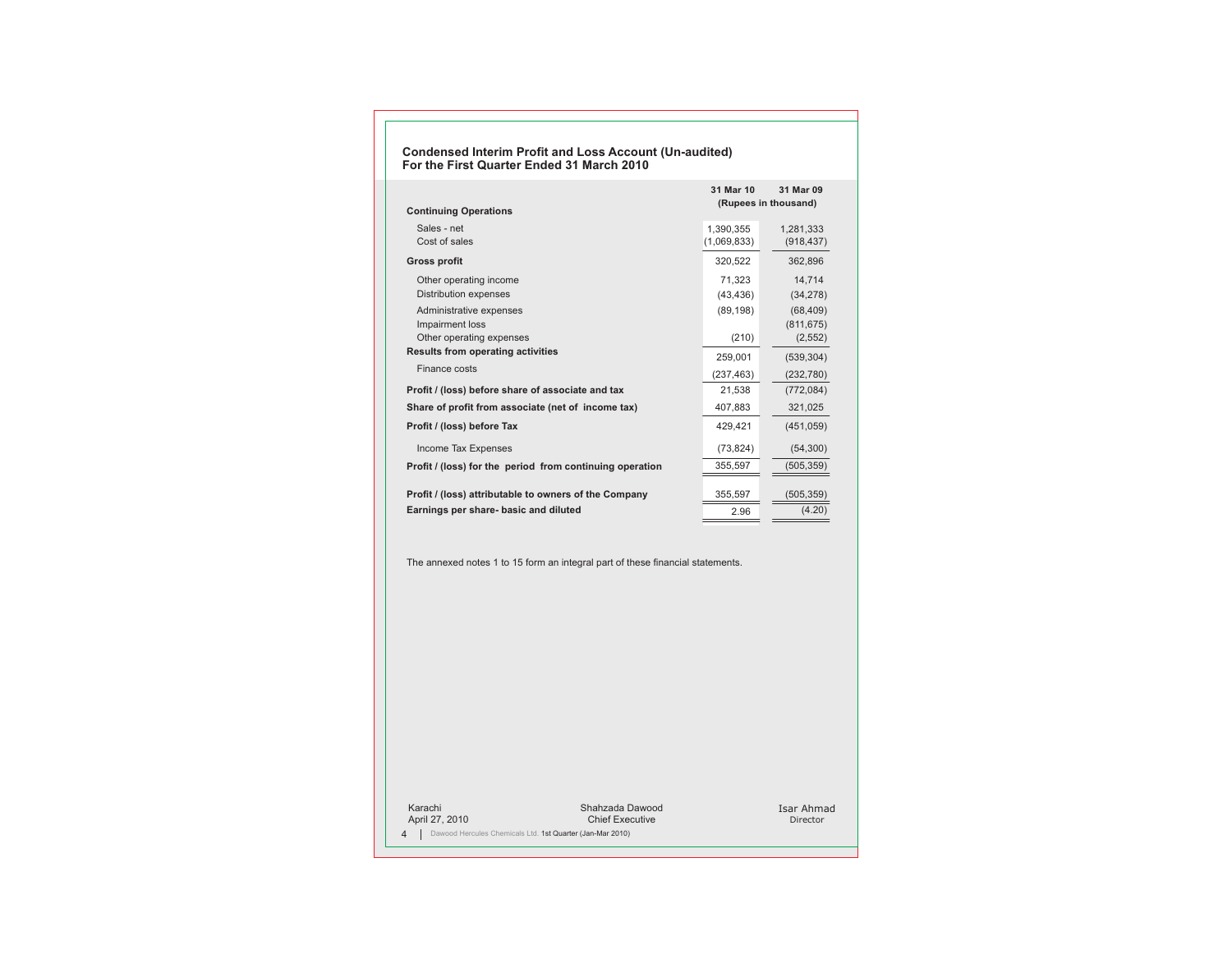#### **Condensed Interim Statement of Comprehensive Income (Un-audited) For the First Quarter Ended 31 March 2010**

|                                                                                             | 31 Mar 10 | 31 Mar 09<br>(Rupees in thousand) |
|---------------------------------------------------------------------------------------------|-----------|-----------------------------------|
| Profit / (loss) for the period                                                              | 355,597   | (505, 359)                        |
| Adjustment arising from measurement to fair<br>value of available for sale financial assets | 834,912   | 1,691,801                         |
| Other Comprehensive Income net of Tax                                                       | 834,912   | 1,691,801                         |
| Total Comprehensive Income for the period                                                   | 1,190,509 | 1,186,442                         |

The annexed notes 1 to 15 form an integral part of these financial statements.

Karachi April 27, 2010 Shahzada Dawood Chief Executive Isar Ahmad Director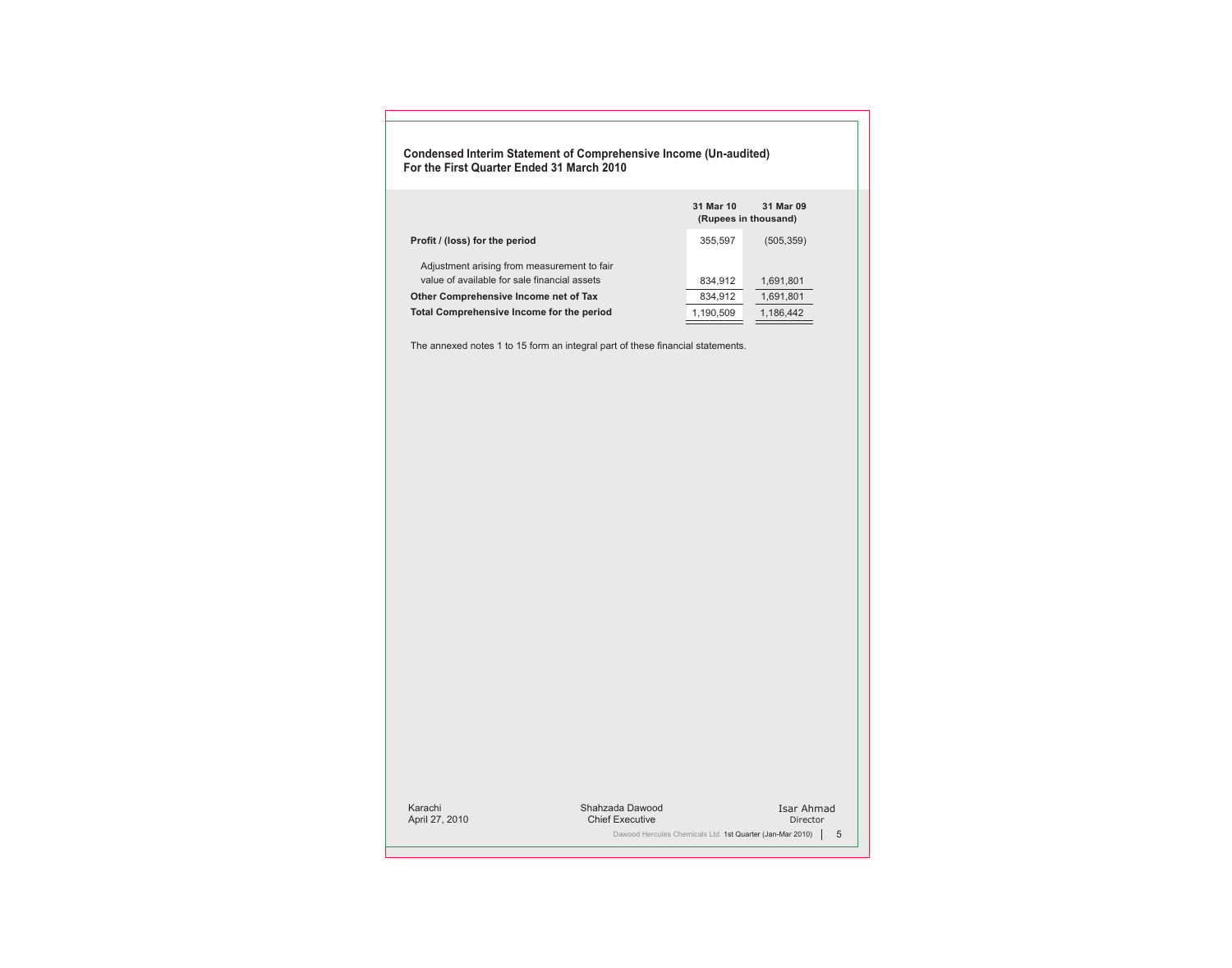#### **Condensed Interim Balance Sheet (Un-audited) as at 31 March 2010**

| <b>Note</b><br>(Un-audited)<br>(Audited)<br><b>LIABILITIES</b><br>(Rupees in thousand)<br>Share capital and reserves<br><b>Authorized capital</b><br>1,000,000,000 ordinary shares of Rs 10 each<br>10,000,000<br>10,000,000<br>5<br>1,203,218<br>1,093,834<br>Issued, subscribed and paid up capital<br>18,921,725<br>18,784,895<br>Revenue reserves<br>838,897<br>3,985<br>Fair value reserve<br>19,882,714<br>20,963,840<br><b>NON CURRENT LIABILITIES</b><br>6<br>6,302,500<br>Long term Loans<br>6,302,500<br>Deferred taxation<br>445,600<br>394,500<br>Staff retirement and other service benefits<br>44,595<br>43,676<br>6,791,776<br>6,741,595<br><b>CURRENT LIABILITIES</b><br>Short term financing - secured<br>$\overline{7}$<br>560,052<br>1,196,604<br>668,064<br>648,227<br>Trade and other payables<br>46,440<br>280,268<br>Accrued markup<br>Provision for taxation<br>22,724<br>858,000<br>1,297,280<br>2,983,099<br><b>CONTINGENCIES AND COMMITMENTS</b><br>8<br>29,052,896<br>29,607,408<br><b>ASSETS</b><br><b>NON- CURRENT ASSETS</b><br><b>FIXED CAPITAL EXPENDITURE</b><br>9<br>Property, plant and equipment<br>1,981,832<br>1,340,587<br>Capital work in progress<br>294,336<br>734,409<br>2,074,996<br>2,276,168<br><b>INVESTMENT IN ASSOCIATE</b><br>10<br>21,723,929<br>21,543,287<br><b>LONG TERM LOANS AND ADVANCES</b><br>2,632<br>2,423<br><b>CURRENT ASSETS</b><br>1,144,704<br>1,303,297<br>Stores, spares and loose tools<br>Stock in trade<br>155,204<br>83,286<br><b>Trade debts</b><br>2,146<br>10,028<br>Loans, advances, deposits, prepayments and<br>other receivables<br>106,782<br>92,724<br>Advance income tax<br>819,908<br>9,990<br>11<br>3,033,253<br>3,399,313<br>Short term investments<br>598,088<br>278,146<br>Cash and bank balances<br>5,050,167<br>5,986,702<br>29,052,896<br>29,607,408<br>The annexed notes 1 to 15 form an integral part of these financial statements. |  | 31 Mar 10 | 31 Dec 09 |
|-----------------------------------------------------------------------------------------------------------------------------------------------------------------------------------------------------------------------------------------------------------------------------------------------------------------------------------------------------------------------------------------------------------------------------------------------------------------------------------------------------------------------------------------------------------------------------------------------------------------------------------------------------------------------------------------------------------------------------------------------------------------------------------------------------------------------------------------------------------------------------------------------------------------------------------------------------------------------------------------------------------------------------------------------------------------------------------------------------------------------------------------------------------------------------------------------------------------------------------------------------------------------------------------------------------------------------------------------------------------------------------------------------------------------------------------------------------------------------------------------------------------------------------------------------------------------------------------------------------------------------------------------------------------------------------------------------------------------------------------------------------------------------------------------------------------------------------------------------------------------------------------------------------------------------------|--|-----------|-----------|
|                                                                                                                                                                                                                                                                                                                                                                                                                                                                                                                                                                                                                                                                                                                                                                                                                                                                                                                                                                                                                                                                                                                                                                                                                                                                                                                                                                                                                                                                                                                                                                                                                                                                                                                                                                                                                                                                                                                                   |  |           |           |
|                                                                                                                                                                                                                                                                                                                                                                                                                                                                                                                                                                                                                                                                                                                                                                                                                                                                                                                                                                                                                                                                                                                                                                                                                                                                                                                                                                                                                                                                                                                                                                                                                                                                                                                                                                                                                                                                                                                                   |  |           |           |
|                                                                                                                                                                                                                                                                                                                                                                                                                                                                                                                                                                                                                                                                                                                                                                                                                                                                                                                                                                                                                                                                                                                                                                                                                                                                                                                                                                                                                                                                                                                                                                                                                                                                                                                                                                                                                                                                                                                                   |  |           |           |
|                                                                                                                                                                                                                                                                                                                                                                                                                                                                                                                                                                                                                                                                                                                                                                                                                                                                                                                                                                                                                                                                                                                                                                                                                                                                                                                                                                                                                                                                                                                                                                                                                                                                                                                                                                                                                                                                                                                                   |  |           |           |
|                                                                                                                                                                                                                                                                                                                                                                                                                                                                                                                                                                                                                                                                                                                                                                                                                                                                                                                                                                                                                                                                                                                                                                                                                                                                                                                                                                                                                                                                                                                                                                                                                                                                                                                                                                                                                                                                                                                                   |  |           |           |
|                                                                                                                                                                                                                                                                                                                                                                                                                                                                                                                                                                                                                                                                                                                                                                                                                                                                                                                                                                                                                                                                                                                                                                                                                                                                                                                                                                                                                                                                                                                                                                                                                                                                                                                                                                                                                                                                                                                                   |  |           |           |
|                                                                                                                                                                                                                                                                                                                                                                                                                                                                                                                                                                                                                                                                                                                                                                                                                                                                                                                                                                                                                                                                                                                                                                                                                                                                                                                                                                                                                                                                                                                                                                                                                                                                                                                                                                                                                                                                                                                                   |  |           |           |
|                                                                                                                                                                                                                                                                                                                                                                                                                                                                                                                                                                                                                                                                                                                                                                                                                                                                                                                                                                                                                                                                                                                                                                                                                                                                                                                                                                                                                                                                                                                                                                                                                                                                                                                                                                                                                                                                                                                                   |  |           |           |
|                                                                                                                                                                                                                                                                                                                                                                                                                                                                                                                                                                                                                                                                                                                                                                                                                                                                                                                                                                                                                                                                                                                                                                                                                                                                                                                                                                                                                                                                                                                                                                                                                                                                                                                                                                                                                                                                                                                                   |  |           |           |
|                                                                                                                                                                                                                                                                                                                                                                                                                                                                                                                                                                                                                                                                                                                                                                                                                                                                                                                                                                                                                                                                                                                                                                                                                                                                                                                                                                                                                                                                                                                                                                                                                                                                                                                                                                                                                                                                                                                                   |  |           |           |
|                                                                                                                                                                                                                                                                                                                                                                                                                                                                                                                                                                                                                                                                                                                                                                                                                                                                                                                                                                                                                                                                                                                                                                                                                                                                                                                                                                                                                                                                                                                                                                                                                                                                                                                                                                                                                                                                                                                                   |  |           |           |
|                                                                                                                                                                                                                                                                                                                                                                                                                                                                                                                                                                                                                                                                                                                                                                                                                                                                                                                                                                                                                                                                                                                                                                                                                                                                                                                                                                                                                                                                                                                                                                                                                                                                                                                                                                                                                                                                                                                                   |  |           |           |
|                                                                                                                                                                                                                                                                                                                                                                                                                                                                                                                                                                                                                                                                                                                                                                                                                                                                                                                                                                                                                                                                                                                                                                                                                                                                                                                                                                                                                                                                                                                                                                                                                                                                                                                                                                                                                                                                                                                                   |  |           |           |
|                                                                                                                                                                                                                                                                                                                                                                                                                                                                                                                                                                                                                                                                                                                                                                                                                                                                                                                                                                                                                                                                                                                                                                                                                                                                                                                                                                                                                                                                                                                                                                                                                                                                                                                                                                                                                                                                                                                                   |  |           |           |
|                                                                                                                                                                                                                                                                                                                                                                                                                                                                                                                                                                                                                                                                                                                                                                                                                                                                                                                                                                                                                                                                                                                                                                                                                                                                                                                                                                                                                                                                                                                                                                                                                                                                                                                                                                                                                                                                                                                                   |  |           |           |
|                                                                                                                                                                                                                                                                                                                                                                                                                                                                                                                                                                                                                                                                                                                                                                                                                                                                                                                                                                                                                                                                                                                                                                                                                                                                                                                                                                                                                                                                                                                                                                                                                                                                                                                                                                                                                                                                                                                                   |  |           |           |
|                                                                                                                                                                                                                                                                                                                                                                                                                                                                                                                                                                                                                                                                                                                                                                                                                                                                                                                                                                                                                                                                                                                                                                                                                                                                                                                                                                                                                                                                                                                                                                                                                                                                                                                                                                                                                                                                                                                                   |  |           |           |
|                                                                                                                                                                                                                                                                                                                                                                                                                                                                                                                                                                                                                                                                                                                                                                                                                                                                                                                                                                                                                                                                                                                                                                                                                                                                                                                                                                                                                                                                                                                                                                                                                                                                                                                                                                                                                                                                                                                                   |  |           |           |
|                                                                                                                                                                                                                                                                                                                                                                                                                                                                                                                                                                                                                                                                                                                                                                                                                                                                                                                                                                                                                                                                                                                                                                                                                                                                                                                                                                                                                                                                                                                                                                                                                                                                                                                                                                                                                                                                                                                                   |  |           |           |
|                                                                                                                                                                                                                                                                                                                                                                                                                                                                                                                                                                                                                                                                                                                                                                                                                                                                                                                                                                                                                                                                                                                                                                                                                                                                                                                                                                                                                                                                                                                                                                                                                                                                                                                                                                                                                                                                                                                                   |  |           |           |
|                                                                                                                                                                                                                                                                                                                                                                                                                                                                                                                                                                                                                                                                                                                                                                                                                                                                                                                                                                                                                                                                                                                                                                                                                                                                                                                                                                                                                                                                                                                                                                                                                                                                                                                                                                                                                                                                                                                                   |  |           |           |
|                                                                                                                                                                                                                                                                                                                                                                                                                                                                                                                                                                                                                                                                                                                                                                                                                                                                                                                                                                                                                                                                                                                                                                                                                                                                                                                                                                                                                                                                                                                                                                                                                                                                                                                                                                                                                                                                                                                                   |  |           |           |
|                                                                                                                                                                                                                                                                                                                                                                                                                                                                                                                                                                                                                                                                                                                                                                                                                                                                                                                                                                                                                                                                                                                                                                                                                                                                                                                                                                                                                                                                                                                                                                                                                                                                                                                                                                                                                                                                                                                                   |  |           |           |
|                                                                                                                                                                                                                                                                                                                                                                                                                                                                                                                                                                                                                                                                                                                                                                                                                                                                                                                                                                                                                                                                                                                                                                                                                                                                                                                                                                                                                                                                                                                                                                                                                                                                                                                                                                                                                                                                                                                                   |  |           |           |
|                                                                                                                                                                                                                                                                                                                                                                                                                                                                                                                                                                                                                                                                                                                                                                                                                                                                                                                                                                                                                                                                                                                                                                                                                                                                                                                                                                                                                                                                                                                                                                                                                                                                                                                                                                                                                                                                                                                                   |  |           |           |
|                                                                                                                                                                                                                                                                                                                                                                                                                                                                                                                                                                                                                                                                                                                                                                                                                                                                                                                                                                                                                                                                                                                                                                                                                                                                                                                                                                                                                                                                                                                                                                                                                                                                                                                                                                                                                                                                                                                                   |  |           |           |
|                                                                                                                                                                                                                                                                                                                                                                                                                                                                                                                                                                                                                                                                                                                                                                                                                                                                                                                                                                                                                                                                                                                                                                                                                                                                                                                                                                                                                                                                                                                                                                                                                                                                                                                                                                                                                                                                                                                                   |  |           |           |
|                                                                                                                                                                                                                                                                                                                                                                                                                                                                                                                                                                                                                                                                                                                                                                                                                                                                                                                                                                                                                                                                                                                                                                                                                                                                                                                                                                                                                                                                                                                                                                                                                                                                                                                                                                                                                                                                                                                                   |  |           |           |
|                                                                                                                                                                                                                                                                                                                                                                                                                                                                                                                                                                                                                                                                                                                                                                                                                                                                                                                                                                                                                                                                                                                                                                                                                                                                                                                                                                                                                                                                                                                                                                                                                                                                                                                                                                                                                                                                                                                                   |  |           |           |
|                                                                                                                                                                                                                                                                                                                                                                                                                                                                                                                                                                                                                                                                                                                                                                                                                                                                                                                                                                                                                                                                                                                                                                                                                                                                                                                                                                                                                                                                                                                                                                                                                                                                                                                                                                                                                                                                                                                                   |  |           |           |
|                                                                                                                                                                                                                                                                                                                                                                                                                                                                                                                                                                                                                                                                                                                                                                                                                                                                                                                                                                                                                                                                                                                                                                                                                                                                                                                                                                                                                                                                                                                                                                                                                                                                                                                                                                                                                                                                                                                                   |  |           |           |
|                                                                                                                                                                                                                                                                                                                                                                                                                                                                                                                                                                                                                                                                                                                                                                                                                                                                                                                                                                                                                                                                                                                                                                                                                                                                                                                                                                                                                                                                                                                                                                                                                                                                                                                                                                                                                                                                                                                                   |  |           |           |
|                                                                                                                                                                                                                                                                                                                                                                                                                                                                                                                                                                                                                                                                                                                                                                                                                                                                                                                                                                                                                                                                                                                                                                                                                                                                                                                                                                                                                                                                                                                                                                                                                                                                                                                                                                                                                                                                                                                                   |  |           |           |
|                                                                                                                                                                                                                                                                                                                                                                                                                                                                                                                                                                                                                                                                                                                                                                                                                                                                                                                                                                                                                                                                                                                                                                                                                                                                                                                                                                                                                                                                                                                                                                                                                                                                                                                                                                                                                                                                                                                                   |  |           |           |
|                                                                                                                                                                                                                                                                                                                                                                                                                                                                                                                                                                                                                                                                                                                                                                                                                                                                                                                                                                                                                                                                                                                                                                                                                                                                                                                                                                                                                                                                                                                                                                                                                                                                                                                                                                                                                                                                                                                                   |  |           |           |
|                                                                                                                                                                                                                                                                                                                                                                                                                                                                                                                                                                                                                                                                                                                                                                                                                                                                                                                                                                                                                                                                                                                                                                                                                                                                                                                                                                                                                                                                                                                                                                                                                                                                                                                                                                                                                                                                                                                                   |  |           |           |
|                                                                                                                                                                                                                                                                                                                                                                                                                                                                                                                                                                                                                                                                                                                                                                                                                                                                                                                                                                                                                                                                                                                                                                                                                                                                                                                                                                                                                                                                                                                                                                                                                                                                                                                                                                                                                                                                                                                                   |  |           |           |
|                                                                                                                                                                                                                                                                                                                                                                                                                                                                                                                                                                                                                                                                                                                                                                                                                                                                                                                                                                                                                                                                                                                                                                                                                                                                                                                                                                                                                                                                                                                                                                                                                                                                                                                                                                                                                                                                                                                                   |  |           |           |
|                                                                                                                                                                                                                                                                                                                                                                                                                                                                                                                                                                                                                                                                                                                                                                                                                                                                                                                                                                                                                                                                                                                                                                                                                                                                                                                                                                                                                                                                                                                                                                                                                                                                                                                                                                                                                                                                                                                                   |  |           |           |
| Karachi<br>Shahzada Dawood<br>Isar Ahmad                                                                                                                                                                                                                                                                                                                                                                                                                                                                                                                                                                                                                                                                                                                                                                                                                                                                                                                                                                                                                                                                                                                                                                                                                                                                                                                                                                                                                                                                                                                                                                                                                                                                                                                                                                                                                                                                                          |  |           |           |
| April 27, 2010<br><b>Chief Executive</b><br>Director                                                                                                                                                                                                                                                                                                                                                                                                                                                                                                                                                                                                                                                                                                                                                                                                                                                                                                                                                                                                                                                                                                                                                                                                                                                                                                                                                                                                                                                                                                                                                                                                                                                                                                                                                                                                                                                                              |  |           |           |
| Dawood Hercules Chemicals Ltd. 1st Quarter (Jan-Mar 2010)<br>6                                                                                                                                                                                                                                                                                                                                                                                                                                                                                                                                                                                                                                                                                                                                                                                                                                                                                                                                                                                                                                                                                                                                                                                                                                                                                                                                                                                                                                                                                                                                                                                                                                                                                                                                                                                                                                                                    |  |           |           |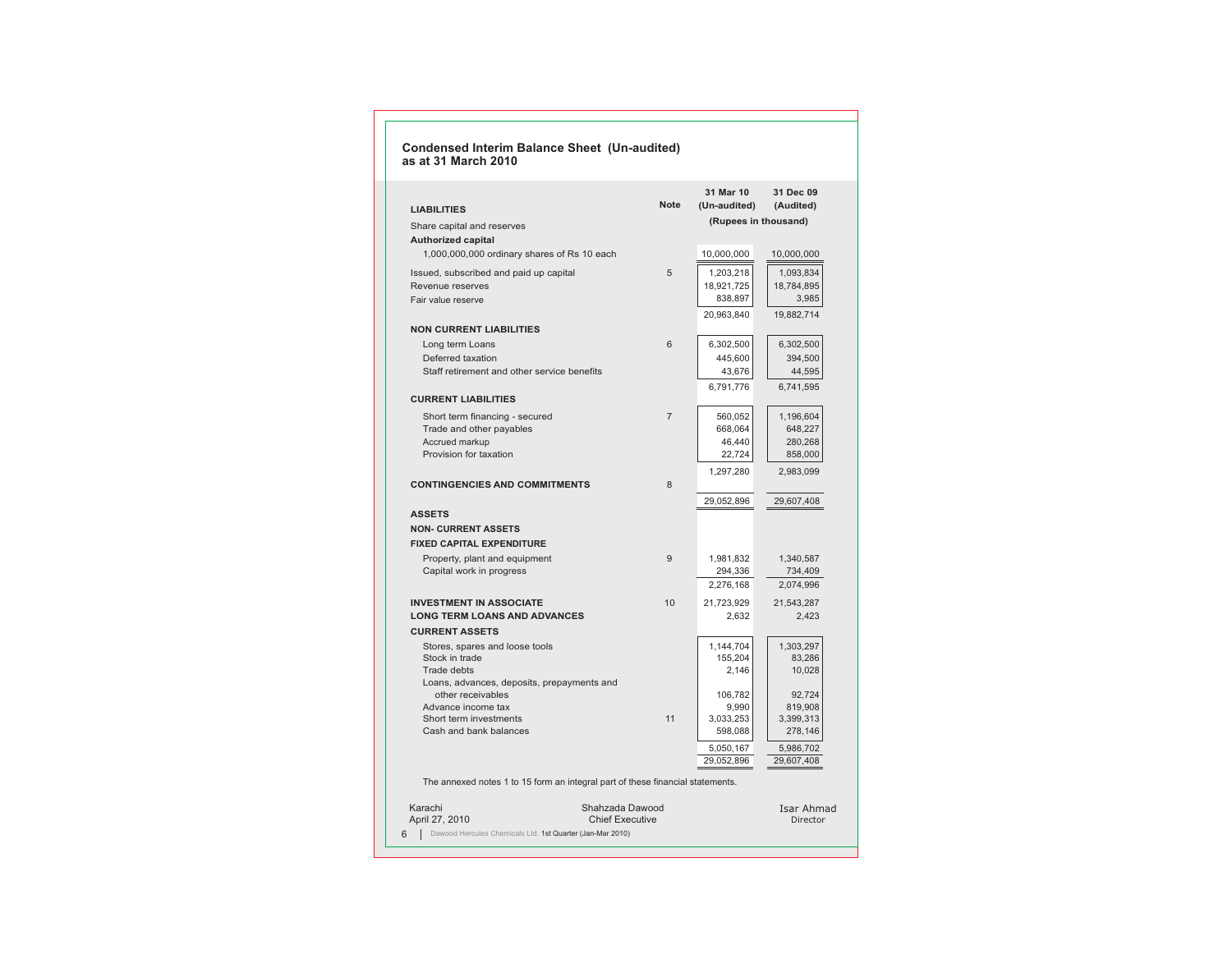#### **Condensed Interim Cash Flow Statement (Un-audited) For the First Quarter Ended 31 March 2010**

| <b>Note</b>                                              | 31 Mar 10<br>(Rupees in thousand) | 31 Mar 09  |
|----------------------------------------------------------|-----------------------------------|------------|
| Cash flow from operating activities                      |                                   |            |
| 12<br>Cash generated from operations                     | 283,857                           | 659,362    |
| Finance costs paid                                       | (471, 291)                        | (475, 209) |
| Taxes paid                                               | (48,082)                          | (229, 544) |
| Staff retirement and other service benefits paid         | (4, 517)                          | (3,908)    |
| (Increase) in long term loans and advances               | (209)                             | (6, 973)   |
| Net cash (outflow) from operating activities             | (240, 242)                        | (56, 272)  |
| <b>Cash flow from investing activities</b>               |                                   |            |
| Fixed capital expenditure                                | (237, 281)                        | (428, 872) |
| Proceeds from sale of property, plant and equipment      | 2,309                             |            |
| Profit on time deposits                                  | 15,759                            | 7,373      |
| Proceeds from disposal of available for sale investments | 1,243,691                         | 235,804    |
| Investment at fair value through profit and loss         |                                   | (418, 925) |
| Dividends received                                       | 227,241                           | 162,315    |
| Net cash inflow/(outflow) from investing activities      | 1,251,719                         | (442, 305) |
| <b>Cash flow from financing activities</b>               |                                   |            |
| Short term financing                                     | (636, 552)                        | (4, 977)   |
| Dividends paid                                           | (54, 983)                         |            |
| Net cash (outflow) from financing activities             | (691, 535)                        | (4, 977)   |
| Net increase /(decrease) in cash and cash equivalents    | 319,942                           | (503, 554) |
| Cash and cash equivalents at the beginning of period     | 278,146                           | 933,938    |
| Cash and cash equivalents at the end of period           | 598,088                           | 430,384    |

The annexed notes 1 to 15 form an integral part of these financial statements.

Karachi April 27, 2010 Shahzada Dawood Chief Executive Isar Ahmad Director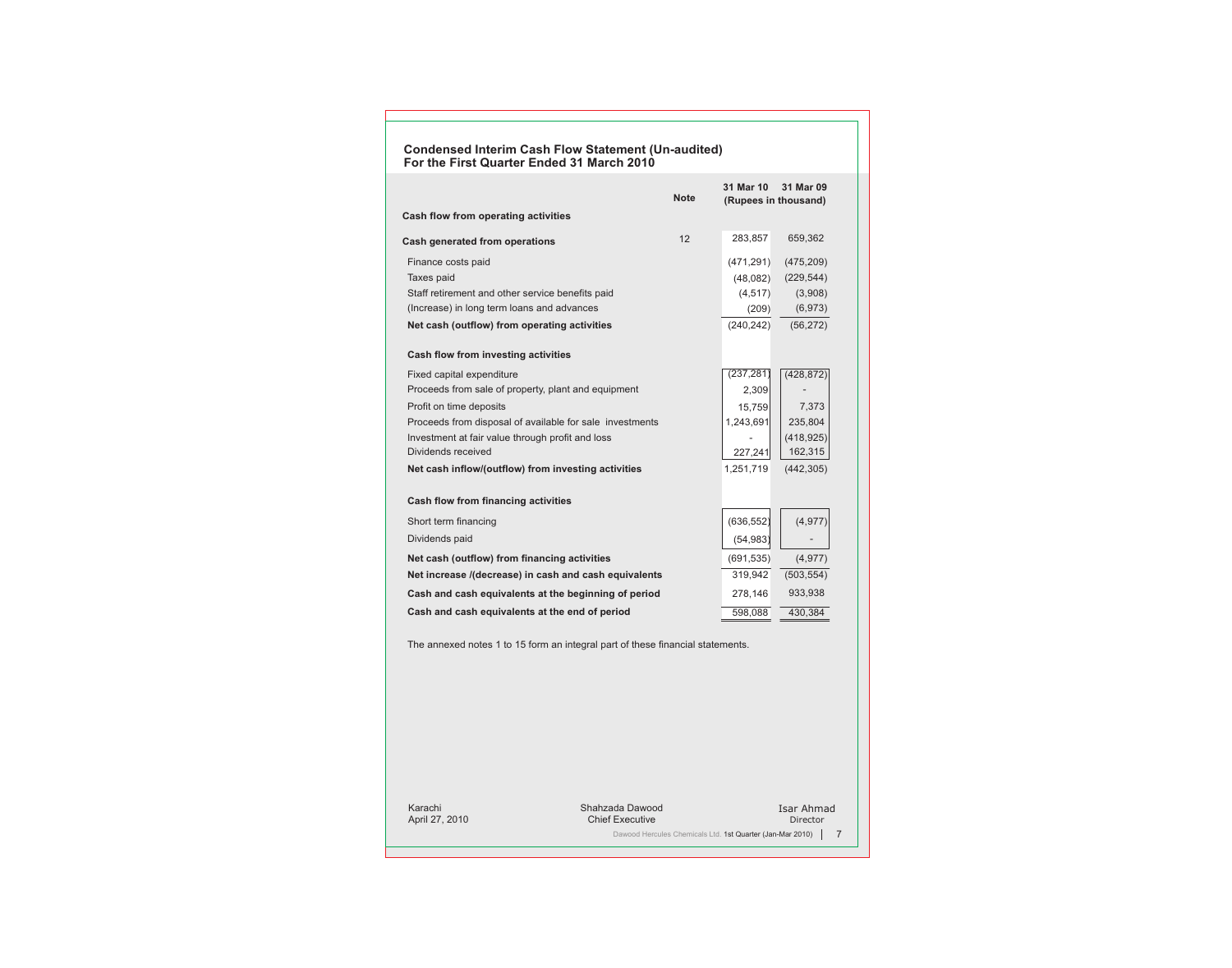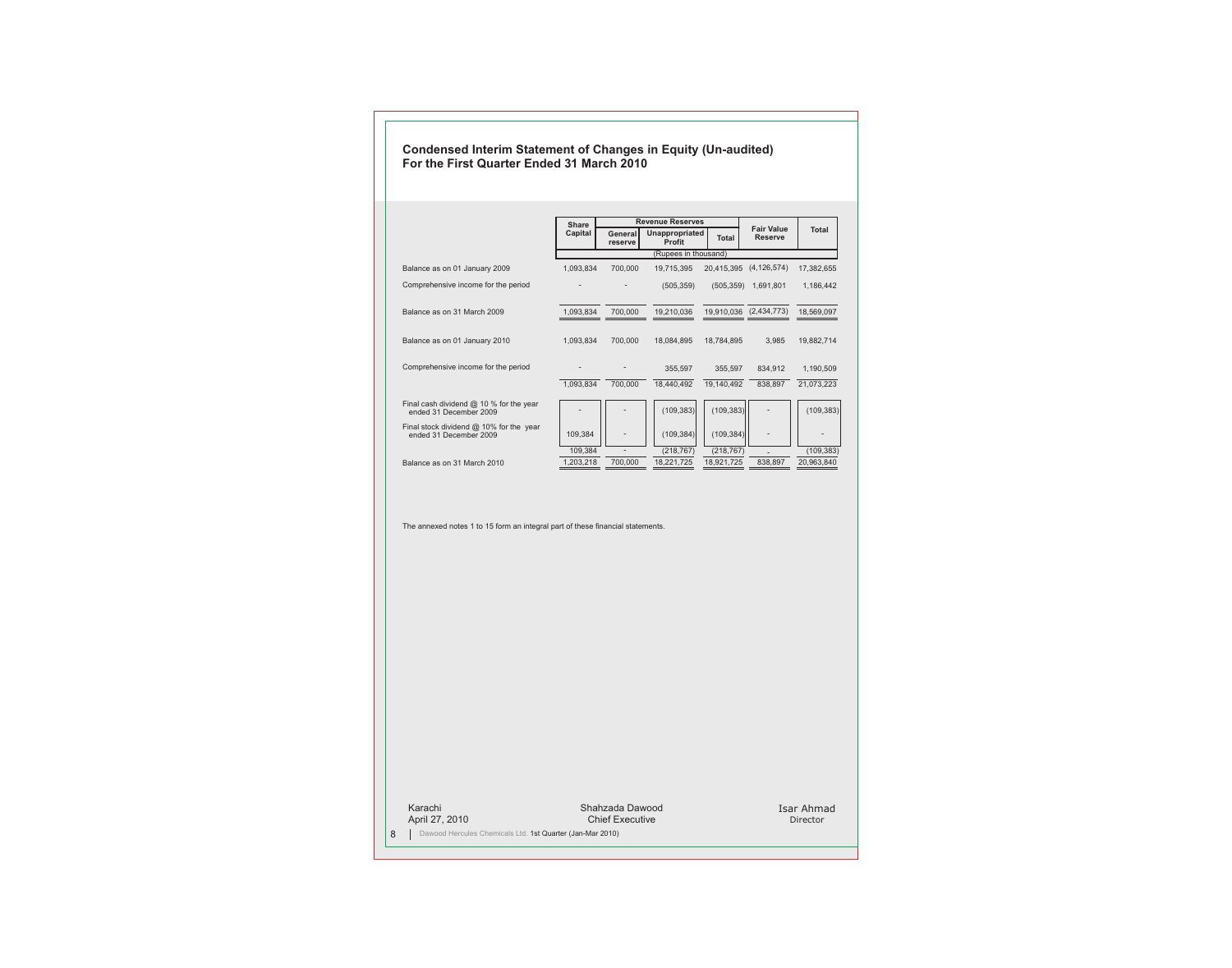### **NOTES TO THE CONDENSED INTERIM FINANCIAL STATEMENTS (UN-AUDITED) For the First Quarter Ended 31 March 2010**

- **1** Dawood Hercules Chemicals Limited is a public limited company. It was incorporated in Pakistan in 1968 under the Companies Act 1913 (now Companies Ordinance 1984) and is listed on Karachi, Lahore and Islamabad Stock Exchanges. The principal activity of the Company is production, purchase and sale of fertilizer.
- **2** This condensed interim financial information is un-audited and is being submitted to members as required by section 245 of the Companies Ordinance ,1984 and the listing regulations of Karachi, Lahore and Islamabad Stock Exchanges. The condensed interim financial information has been prepared in accordance with the requirements of the International Accounting Standard (IAS) 34-'Interim Financial Reporting'. This condensed interim financial information does not include all the information required for annual financial statements and therefore should be read in conjunction with the annual financial statements for the year ended 31 December 2009.
- **3** The accounting policies adopted for the preparation of this condensed interim financial information are the same as those applied in the preparation of preceding annual published financial statements of the company for the year ended 31 December 2009.
- **4** The preparation of condensed interim financial statements requires management to make judgments, estimates and assumptions that effect the application of accounting policies and the reported amounts of assets and liabilities, income and expenses. Actual results may differ from these estimates. The significant judgments made by the management in applying the Company's accounting policies and the key sources of estimation were same as those applied to the financial statements for the year ended 31 December 2009.

Provision for Workers Profits Participation Fund is based on profits caused by business and trade and excludes other income in accordance with the law, as advised by the legal advisors of the Company.

**5 ISSUED, SUBSCRIBED AND PAID UP CAPITAL**

| 31-Mar-10<br>(Un-audited) | 31-Dec-09<br>(Audited)<br>No. of Shares |                                                          | 31-Mar-10<br>(Un-Audited)<br>(Rupees in thousand) | 31-Dec-09<br>(Audited) |
|---------------------------|-----------------------------------------|----------------------------------------------------------|---------------------------------------------------|------------------------|
| 13.900.000                | 13,900,000                              | Ordinary shares of Rs. 10 each<br>fully paid in cash     | 139.000                                           | 139.000                |
| 106.421.779               | 95,483,436                              | Ordinary shares of Rs. 10 each<br>issued as bonus shares | 1.064.218                                         | 954.834                |
| 120.321.779               | 109.383.436                             |                                                          | 1.203.218                                         | 1,093,834              |

#### **6 LONG TERM LOANS**

Participatory redeemable capital represents Islamic Sukuk Certificates issued to banks/financial institution under musharaka arrangements. The facility is secured by a first charge created by way of hypothecation over the specific fixed assets of the Company up to the extent of Rs. 7.72 billion, comprising various machinery of urea and ammonia plant. The facility carries mark-up at average six months ask side KIBOR plus 120 bps payable half yearly subject to a minimum of 3.5% per annum and a maximum of 25% per annum.

**31-Mar-10 31-Dec-09**

| <b>SHORT TERM FINANCING - SECURED</b> | <b>Note</b>                                               | J HVIGI-I U<br>(Un-Audited)<br>(Rupees in thousand) | <u>JI-DEC-05</u><br>(Audited) |   |
|---------------------------------------|-----------------------------------------------------------|-----------------------------------------------------|-------------------------------|---|
| Running finance facility              | 7.1                                                       | 60,052                                              | 122,324                       |   |
| Murabaha finance facility             | 7.2                                                       | 400,000                                             | 400,000                       |   |
| Murabaha finance facility             | 7.3                                                       | 100,000                                             | 674,280                       |   |
|                                       |                                                           | 560,052                                             | 1,196,604                     |   |
|                                       | Dawood Hercules Chemicals Ltd. 1st Quarter (Jan-Mar 2010) |                                                     |                               | 9 |
|                                       |                                                           |                                                     |                               |   |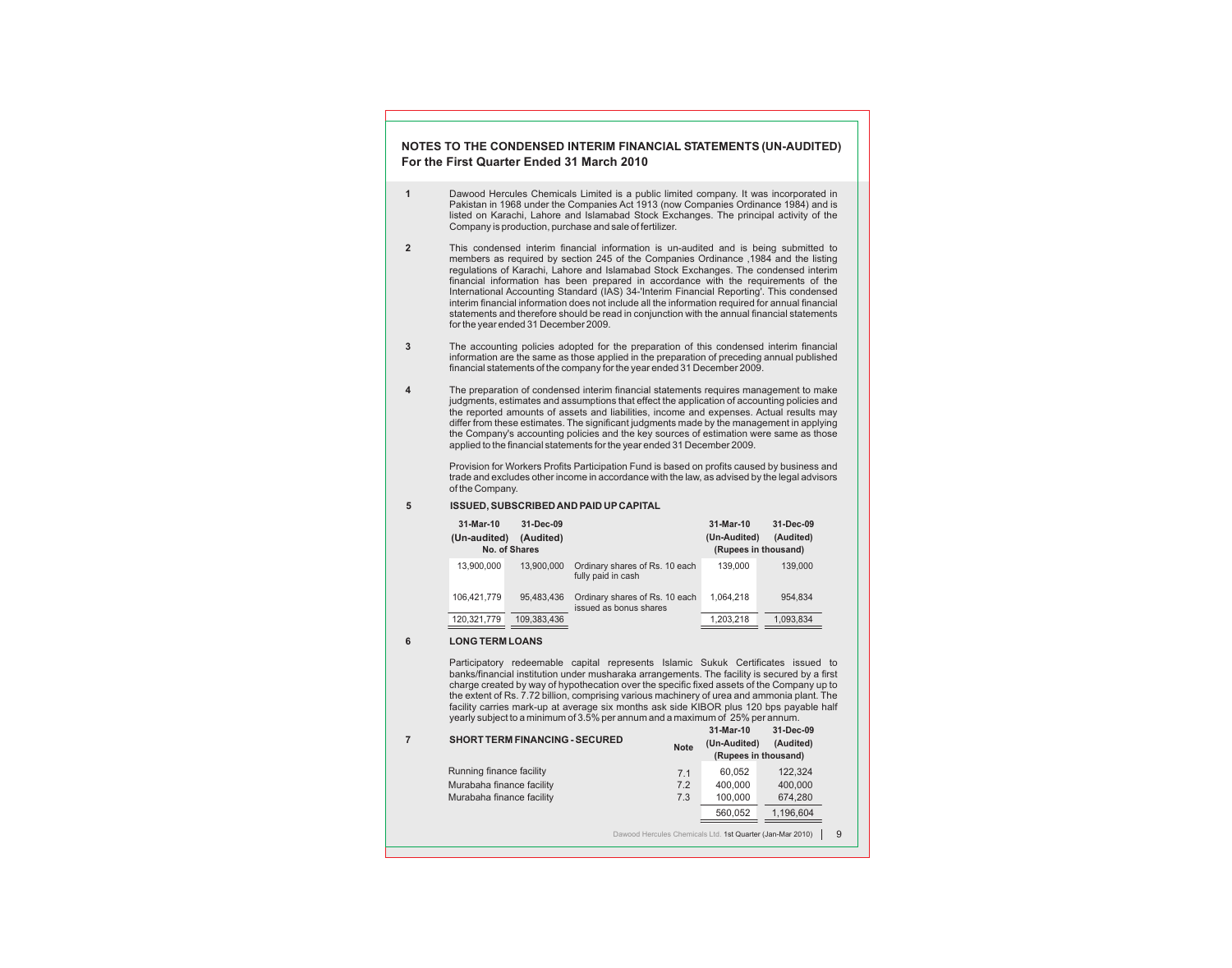|   | 7.1 This represents utilized portion of short term running finance facility available from                                                                                                                                                                                                                                                                  |     |                   |                      |
|---|-------------------------------------------------------------------------------------------------------------------------------------------------------------------------------------------------------------------------------------------------------------------------------------------------------------------------------------------------------------|-----|-------------------|----------------------|
|   | Habib Bank Limited under markup arrangements The facility aggregates to Rs. 398<br>million and expires on 31 December 2010, carries mark-up at the rate of one month<br>Kibor plus 150 bps. The facility is secured by pledge of shares held as investments and<br>first hypothecation charge of Rs. 427 million on finished goods, stores and spares.      |     |                   |                      |
|   | 7.2 This represents balance amount of short term Murabaha finance facility availed from<br>Meezan Bank Limited to subscribe to the right issue of Engro Corporation Limited<br>(Formerly Engro Chemical Pakistan Limited). The facility expires on 19 May 2010 and<br>carries markup $@6$ months KIBOR plus 40 bps. It is secured against pledge of shares. |     |                   |                      |
|   | 7.3 This represents balance amount of short term Murabaha finance facility availed from<br>Bank Al-Habib Limited for import of DAP Fertilizer. The facility carries mark up @ 3<br>months average KIBOR + 50 bps payable in monthly installments and expires on 08<br>April 2010. This facility is secured against pledge of shares.                        |     |                   |                      |
| 8 | <b>CONTINGENCIES &amp; COMMITMENTS</b>                                                                                                                                                                                                                                                                                                                      |     |                   |                      |
|   | 8.1 There is no material change in contingencies since the last audited published financial<br>statements for the year ended 31 December 2009.                                                                                                                                                                                                              |     |                   |                      |
|   | 8.2 Commitments of the Company as at 31 March 2010 were Rs. 105 million (2009: Rs. 159)<br>million) in respect of stores purchases and Rs. 160 million (2009: Rs. 254 million) in<br>respect of contracts for capital expenditure.                                                                                                                          |     |                   |                      |
|   |                                                                                                                                                                                                                                                                                                                                                             |     |                   |                      |
|   |                                                                                                                                                                                                                                                                                                                                                             |     | 31-Mar-10         | 31-Dec-09            |
|   |                                                                                                                                                                                                                                                                                                                                                             |     | Note (Un-audited) | (Audited)            |
| 9 | <b>PROPERTY, PLANT AND EQUIPMENT</b>                                                                                                                                                                                                                                                                                                                        |     |                   | (Rupees in thousand) |
|   | Opening net book value                                                                                                                                                                                                                                                                                                                                      |     | 1,340,587         | 1,328,780            |
|   | Additions during the period/year                                                                                                                                                                                                                                                                                                                            | 9.1 | 677,354           | 166,319              |
|   | Assets disposed off during the period/year                                                                                                                                                                                                                                                                                                                  |     | (4, 129)          | (14, 032)            |
|   |                                                                                                                                                                                                                                                                                                                                                             |     | 2,013,812         | 1,481,067            |
|   | Depreciation charged during the period/year                                                                                                                                                                                                                                                                                                                 |     | (34, 512)         | (149, 784)           |
|   | Depreciation on assets disposed off during the period/year                                                                                                                                                                                                                                                                                                  |     | 2,532             | 9,304                |
|   | Closing net book value                                                                                                                                                                                                                                                                                                                                      |     | 1,981,832         | 1,340,587            |
|   | 9.1 Additions during the period                                                                                                                                                                                                                                                                                                                             |     |                   |                      |
|   | Plant and machinery                                                                                                                                                                                                                                                                                                                                         |     | 667,579           | 61,153               |
|   | Furniture, fittings and equipment                                                                                                                                                                                                                                                                                                                           |     | 1,898             | 15,575               |
|   | Data processing equipment                                                                                                                                                                                                                                                                                                                                   |     | 2,363             | 11,673               |
|   | Motor vehicles                                                                                                                                                                                                                                                                                                                                              |     | 5,514             | 77,918               |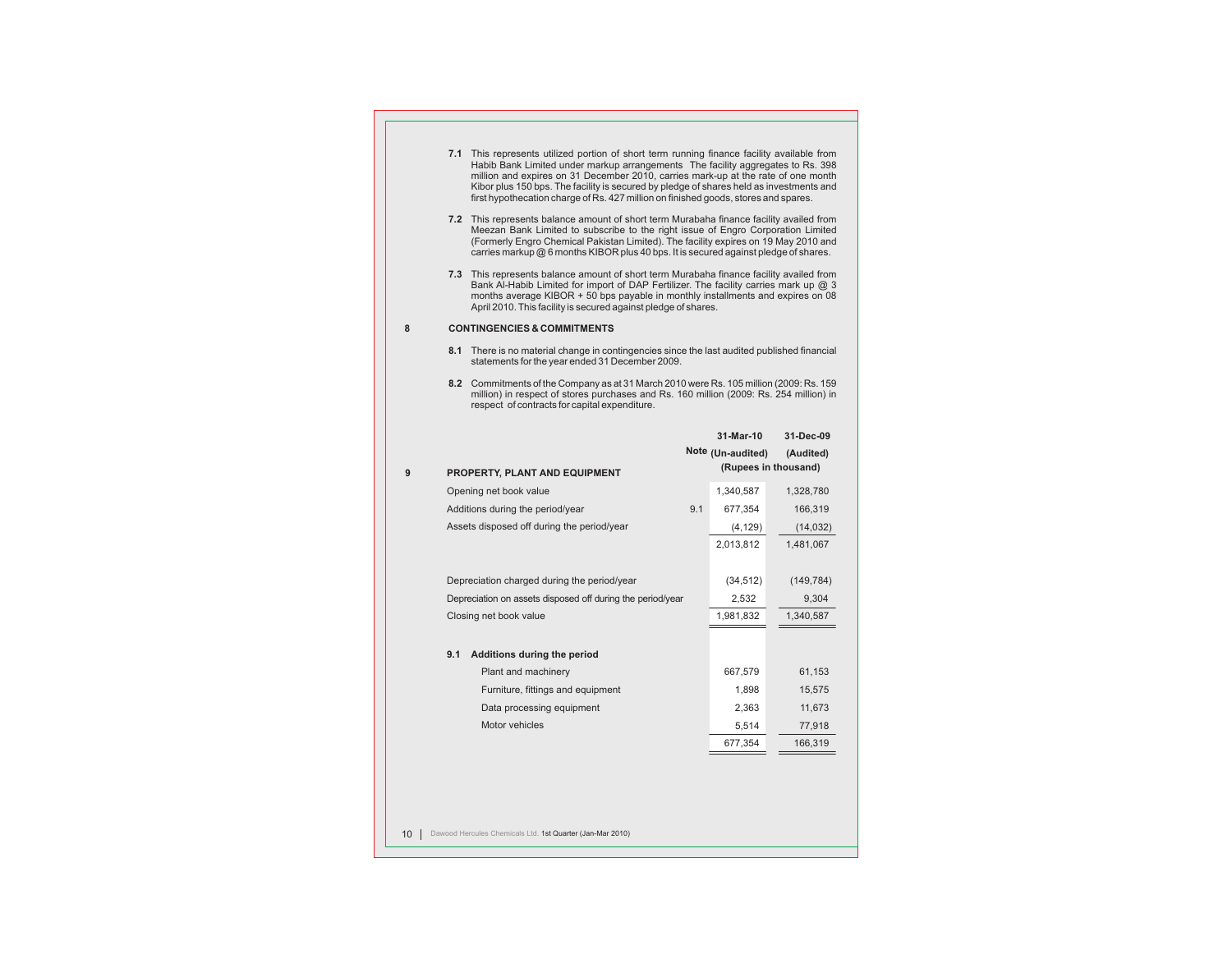| 10 |      | <b>INVESTMENT IN ASSOCIATE</b>                                                                                                                                                                                                                                                                                       | 31-Mar-10<br>(Un-audited) | 31-Dec-09<br>(Audited) |
|----|------|----------------------------------------------------------------------------------------------------------------------------------------------------------------------------------------------------------------------------------------------------------------------------------------------------------------------|---------------------------|------------------------|
|    |      | <b>Engro Corporation Limited (Formerly Engro Chemical</b><br><b>Pakistan Limited)</b>                                                                                                                                                                                                                                |                           | (Rupees in thousand)   |
|    |      | 113,620,371 (2009: 81,157,408) ordinary shares of Rs. 10 each                                                                                                                                                                                                                                                        | 21,543,287                | 19,205,628             |
|    |      | Cost of right shares acquired during the period Nil (2009: 32,462,963)                                                                                                                                                                                                                                               |                           | 1,623,148              |
|    |      | Add: Bonus shares received during the period - 11,362,037 (2009: Nil)                                                                                                                                                                                                                                                |                           |                        |
|    |      | Share of post acquisition profits                                                                                                                                                                                                                                                                                    | 407,883                   | 1,331,307              |
|    |      | Percentage of equity held - 38.13% (2009: 38.13%)                                                                                                                                                                                                                                                                    | 21,951,170                | 22,160,083             |
|    |      | Less: Dividend received during the period                                                                                                                                                                                                                                                                            | (227, 241)                | (616, 796)             |
|    |      |                                                                                                                                                                                                                                                                                                                      | 21,723,929                | 21,543,287             |
|    | 10.1 | Financial results of Engro Corporation Limited (Formerly Engro Chemical Pakistan<br>Limited) for the period from 1st October 2009 to 31 December 2009 have been used for<br>the purpose of application of equity method due to non availability of financial<br>statements for the three months ended 31 March 2010. | 31-Mar-10                 | 31-Dec-09              |
|    |      |                                                                                                                                                                                                                                                                                                                      | (Un-audited)              | (Audited)              |
| 11 |      | <b>SHORT TERM INVESTMENTS</b>                                                                                                                                                                                                                                                                                        |                           | (Rupees in thousand)   |
|    |      | Available for sale                                                                                                                                                                                                                                                                                                   |                           |                        |
|    |      | Financial assets at fair value through profit and loss account                                                                                                                                                                                                                                                       | 2,973,251<br>60,002       | 2,505,426<br>893,887   |
|    |      |                                                                                                                                                                                                                                                                                                                      | 3.033.253                 | 3,399,313              |
|    | 11.1 | <b>Available for sale</b>                                                                                                                                                                                                                                                                                            |                           |                        |
|    |      | <b>Related parties - quoted</b><br>Sui Northern Gas Pipelines Limited<br>Opening carrying value of 100,442,350 (2009: 100,442,350)                                                                                                                                                                                   |                           |                        |
|    |      | ordinary shares of Rs. 10 each                                                                                                                                                                                                                                                                                       | 2,490,971                 | 6,282,067              |
|    |      | Cost of 14,801,900 (2009: Nil) shares disposed                                                                                                                                                                                                                                                                       |                           |                        |
|    |      | during the period                                                                                                                                                                                                                                                                                                    | (367,087)                 |                        |
|    |      |                                                                                                                                                                                                                                                                                                                      | 2,123,884                 | 6,282,067              |
|    |      | Adjustment arising from measurement at fair value:                                                                                                                                                                                                                                                                   | 833,282                   |                        |
|    |      | Impairment loss                                                                                                                                                                                                                                                                                                      |                           | (3,791,096)            |
|    |      | Closing carrying value of 85,640,450 (2009: 100,442,350) 2,957,166<br>share of Rs. 10 each<br>Percentage of equity held 15.60% (2009: 18.29%)                                                                                                                                                                        |                           | 2,490,971              |
|    |      | Others - quoted                                                                                                                                                                                                                                                                                                      |                           |                        |
|    |      | Southern Electric Power Company Limited                                                                                                                                                                                                                                                                              |                           |                        |
|    |      | 3,622,900 (2009: 6,270,000) ordinary shares                                                                                                                                                                                                                                                                          |                           |                        |
|    |      | of Rs. 10 each at carrying cost                                                                                                                                                                                                                                                                                      | 14,455                    | 18,120                 |
|    |      | Cost of Nil (2009: 2,647,100) shares disposed                                                                                                                                                                                                                                                                        |                           |                        |
|    |      | during the period                                                                                                                                                                                                                                                                                                    | 14,455                    | (7,650)                |
|    |      |                                                                                                                                                                                                                                                                                                                      |                           | 10,470                 |
|    |      | Adjustment arising from measurement to fair value                                                                                                                                                                                                                                                                    | 1,630                     | 3,985                  |
|    |      | Closing carrying value of 3,622,900 (2009: 3,622,900)<br>share of Rs. 10 each                                                                                                                                                                                                                                        | 16,085                    | 14,455                 |
|    |      | Percentage of equity held : below 10% (2009: below 10%)                                                                                                                                                                                                                                                              | 2,973,251                 | 2,505,426              |
|    |      | Dawood Hercules Chemicals Ltd. 1st Quarter (Jan-Mar 2010)                                                                                                                                                                                                                                                            |                           | 11                     |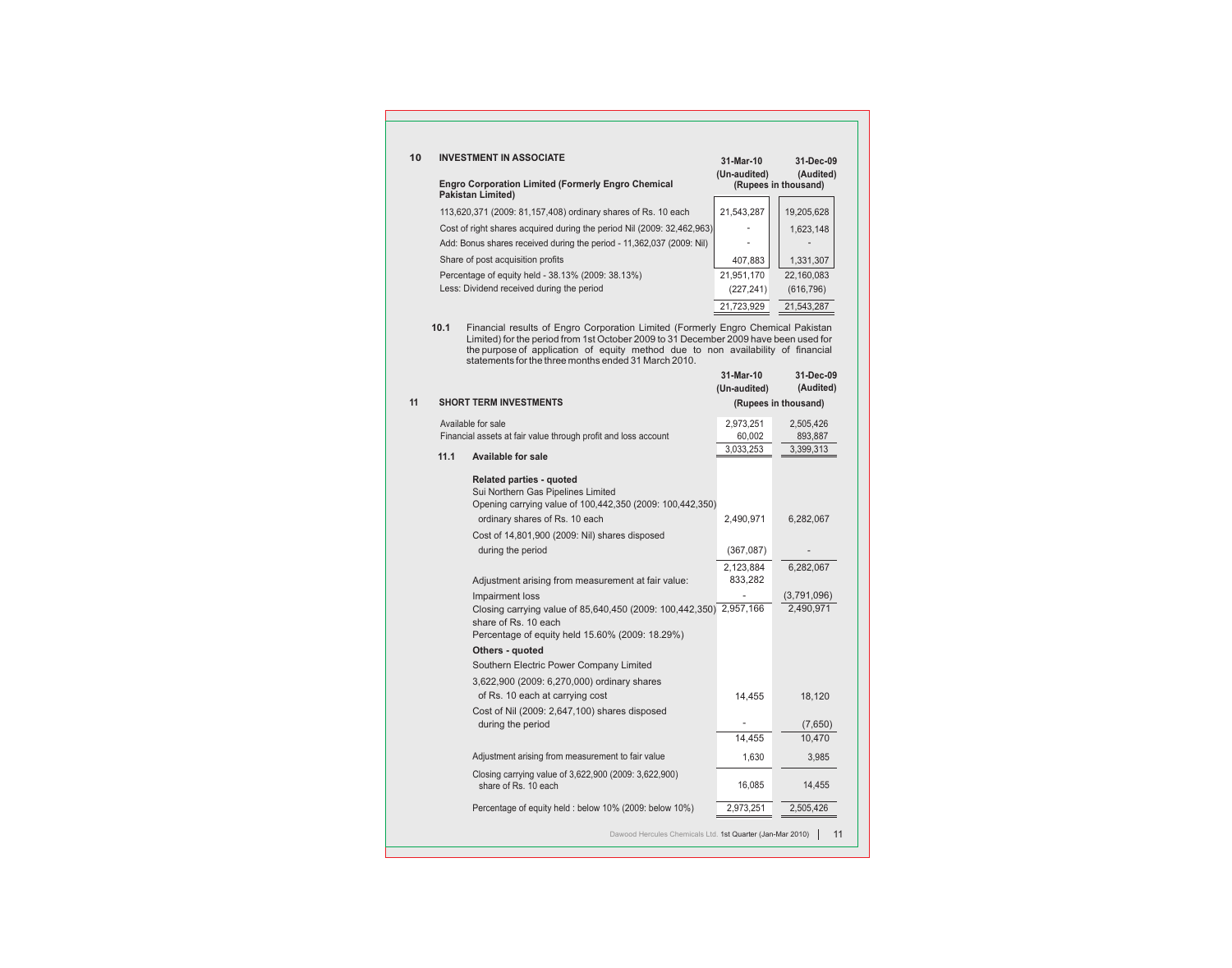| 11.2 | Financial assets at fair value through profit or<br>loss account classified as held for trading              | 31-Mar-10<br>(Un-audited) | 31-Dec-09<br>(Audited)                       |
|------|--------------------------------------------------------------------------------------------------------------|---------------------------|----------------------------------------------|
|      | <b>ABL - Income Fund</b>                                                                                     |                           | (Rupees in thousand)                         |
|      | 5,008,735.9151 (2009:29,611,770.2888) units of Rs. 10 each                                                   | 48,859                    | 288,458                                      |
|      | Adjustment arising from measurement to fair value                                                            | 1,258                     | 7,935                                        |
|      |                                                                                                              | 50,117                    | 296,393                                      |
|      | Meezan Cash Fund - Growth Units                                                                              |                           |                                              |
|      | 66,181.1050 (2009: 5,655,874.2274) units of Rs. 50 each<br>Adjustment arising from measurement to fair value | 3,357                     | 293,808                                      |
|      |                                                                                                              | 81<br>3.438               | 3,012                                        |
|      | <b>UBL - Liquidity Plus Fund-Class C</b>                                                                     |                           | 296,820                                      |
|      | 64,246.1632 (2009: 2,929,825.0073) units of Rs. 100 each                                                     |                           |                                              |
|      | Adjustment arising from measurement to fair value                                                            | 6,291<br>156              | 296,800<br>3,874                             |
|      |                                                                                                              | 6,447                     | 300,674                                      |
|      |                                                                                                              | 60,002                    | 893,887                                      |
|      |                                                                                                              |                           |                                              |
|      | <b>CASH GENERATED FROM OPERATIONS</b>                                                                        | 31-Mar-10                 | 31-Mar-09<br>(Rupees in thousand)            |
|      |                                                                                                              |                           |                                              |
|      | Profit/(loss) before taxation                                                                                | 429,421                   | (451,059)                                    |
|      | Adjustment for non cash expenses and other items:<br>Depreciation                                            |                           |                                              |
|      | Finance costs                                                                                                | 34,512<br>237,463         | 32,310<br>232,780                            |
|      | Profit on sale of property, plant and equipment                                                              | (712)                     |                                              |
|      | Profit on sale of short term investments available for sale                                                  | (41, 223)                 | (2,052)                                      |
|      | Un-realized gain due to fair value adjustment of investment                                                  |                           |                                              |
|      | at fair value through profit or loss                                                                         | (1, 495)                  |                                              |
|      | Impairment loss on available for sale investments                                                            |                           | 811,675                                      |
|      | Share of profit from associate, net of tax                                                                   | (407, 883)                |                                              |
|      | Provision for staff retirement and other service benefits<br>Profit on time deposits                         | 3,598                     | 2,976                                        |
|      |                                                                                                              | (15, 759)                 | 748,040                                      |
|      | Profit before working capital changes                                                                        | (191, 499)<br>237,922     | 296,981                                      |
|      | <b>Working capital changes</b>                                                                               |                           |                                              |
|      | (Increase)/decrease in current assets:                                                                       |                           |                                              |
|      | Stocks, stores and spares                                                                                    | 86,675                    | 31,895                                       |
|      | Trade debts                                                                                                  | 7,882                     | 1,500                                        |
|      | Loans, advances, deposits, prepayments and other receivables                                                 | (14, 058)                 | (29, 279)                                    |
|      | (Decrease)/increase in current liabilities:                                                                  |                           |                                              |
|      | Trade and other payables                                                                                     | (34, 564)                 | 358,265                                      |
|      |                                                                                                              | 45,935                    | (1,251)<br>(321, 025)<br>(7, 373)<br>362,381 |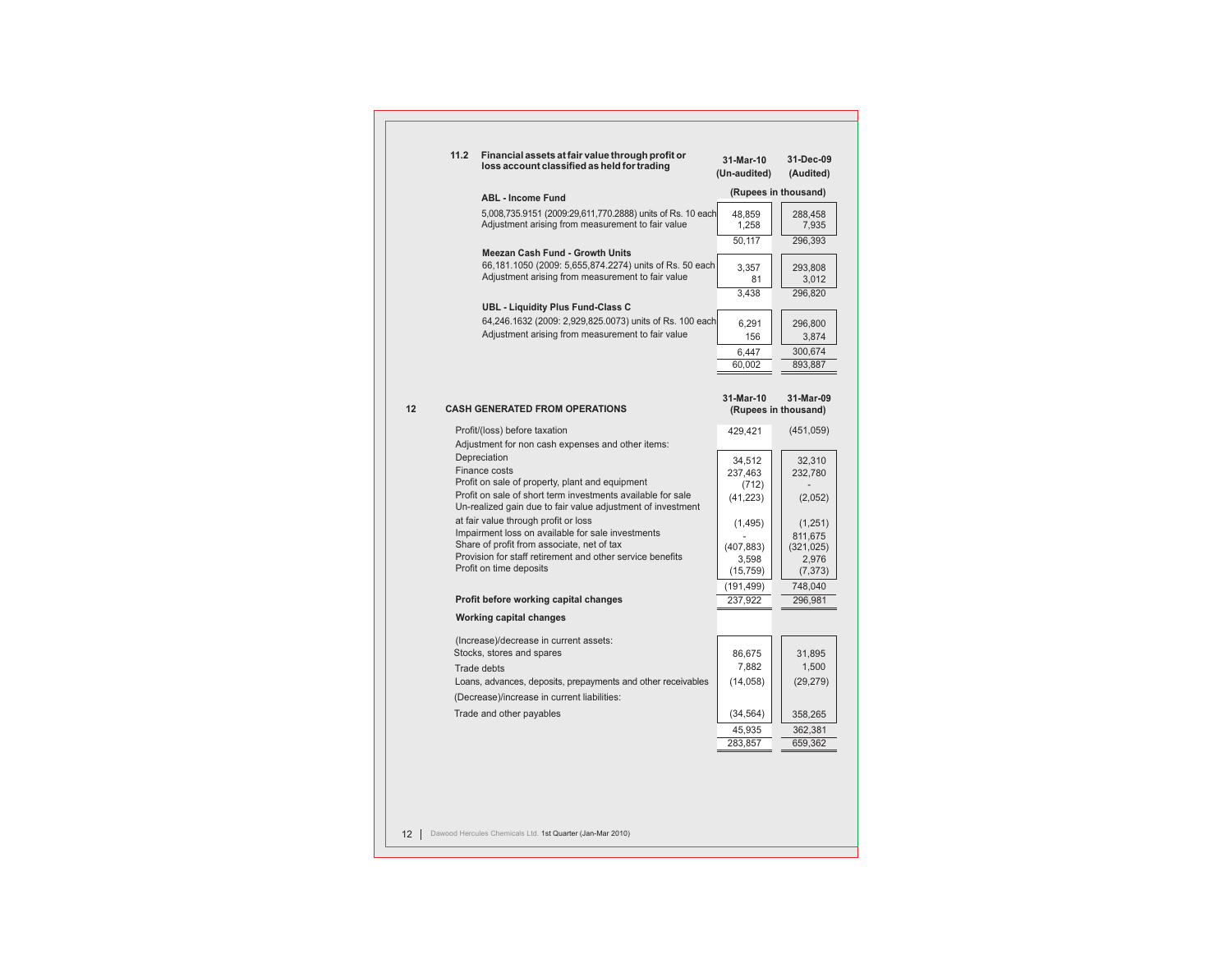#### **13 RELATED PARTYTRANSACTIONS**

The Company in the normal course of business carries out transactions with various associated undertakings and related parties. Significant transactions during the period were as follows:

|                                       | 31-Mar-10            | 31-Mar-09 |
|---------------------------------------|----------------------|-----------|
|                                       | (Rupees in thousand) |           |
| <b>Associates</b>                     |                      |           |
| Sales of goods and services           | 3.600                |           |
| Purchase of goods and services        | 547.266              | 477,652   |
| Dividend Income                       | 227.241              | 162,315   |
| <b>Other related parties</b>          |                      |           |
| Key management personnel compensation | 77,728               | 58,507    |
| Employees' retirement benefits        | 10,123               | 8,493     |

All transactions with related parties have been carried out on commercial terms and conditions, in accordance with accounting policy. No buying and selling commission has been paid to any related party.

**14** The condensed interim financial statements were authorised for issue on 27 April 2010 by the Board of Directors of the Company.

#### **15 GENERAL**

- **15.1** Corresponding figures have been re-arranged and re-classified, where ever necessary for the purpose of comparison and for better presentation, the effect of which is not material.
- **15.2** Figures have been rounded off to the nearest thousand of rupees.

Karachi April 27, 2010

Isar Ahmad Director Shahzada Dawood Chief Executive